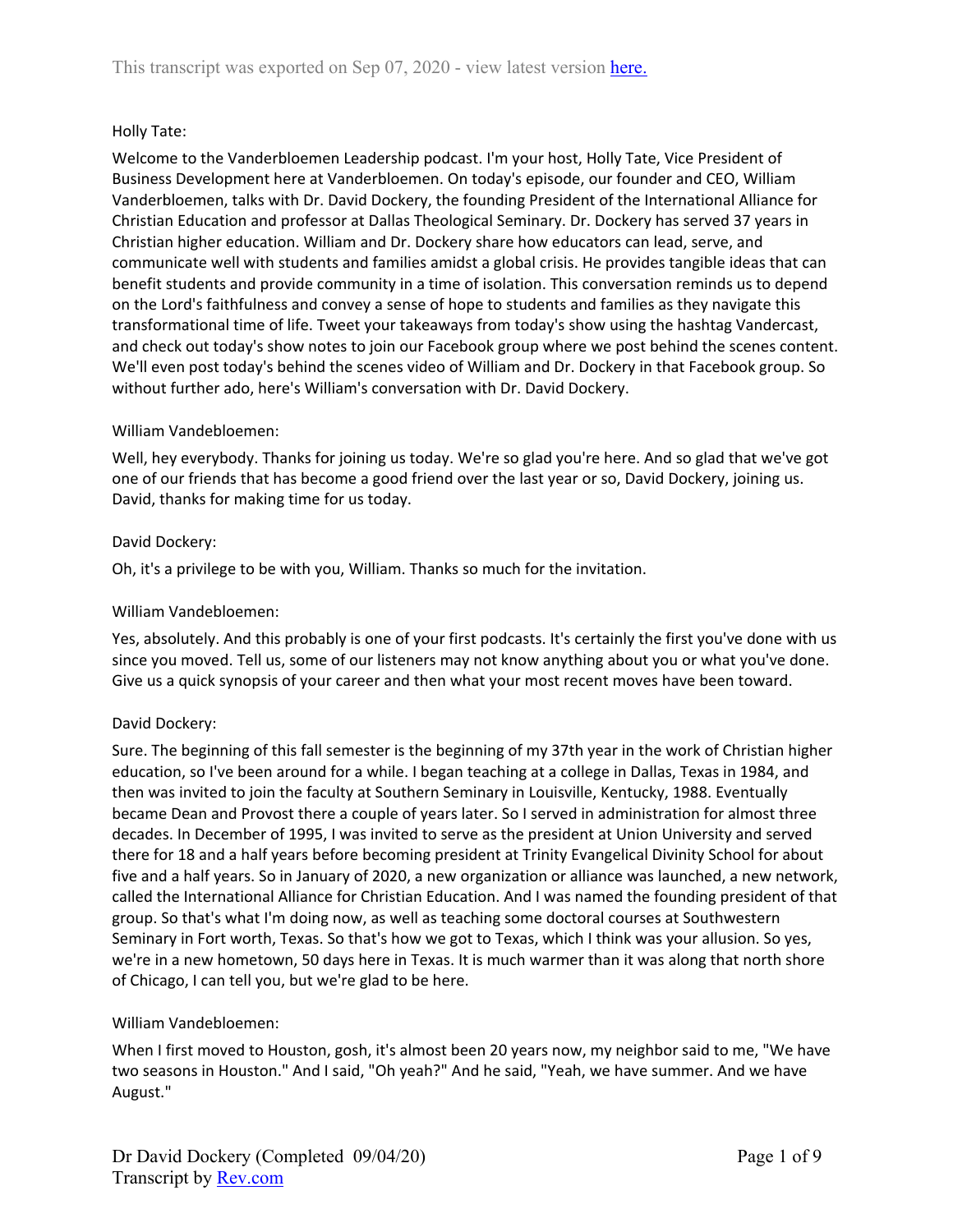# David Dockery: August is really hot.

# William Vandebloemen:

Oh my goodness, it's bad right now. But you know, Texas is still the best country on earth. I wouldn't trade it for anything. So thanks for joining us. I'd love to hear some thoughts from you about reopening and what schools are doing. You've kind of got your finger on that pulse, but before we go there, I think it would be helpful for people to understand this IACE. So we jumped into the world of Christian education search both on a elementary, secondary, and then a higher education front in the last few years. So I've been learning all the new associations and in secondary world, you've got SISA and you've got the great big one, and then you've got in colleges, you've got this and that and the other, but this is a kind of a new idea within all these associations. Is that right?

# David Dockery:

That is right. I've been privileged to be a part of the others and appreciate them and admire their work. I was honored to serve as the Chair of the Council for Christian Colleges and Universities, the Chair of the Christian College Consortium, as well as the Consortium for Global Education. So I've been a part of those as a Board Member for well over 20 years. But in 2019, several schools leaders came together and said, "We need to find ways that we can work together, not only as Christian colleges and universities, but let's work across the Christian education spectrum, including primary and secondary schools like the Association for Christian Schools International, ACSI, as then with seminaries and divinity schools as well.

So the International Alliance for Christian Education, that's what IACE stands for, International Alliance for Christian Education, actually serves preschool, early education, all the way to PhD programs. And it's an umbrella organization that has come together in an attempt to connect the world of Christian education, which has functioned in a rather silo fashion. We believe we're better together if we can synergize our efforts, bring unity, strengthen our work around confessional commitments, around Christian orthodoxy and orthopraxy, and find ways to resource this work, particularly through efforts of faculty development, professional development for leaders, and then presidential and board leadership as well.

So our work is off to a great start. We have about 60 institutional members as well as a number of organizational and partner members who are committed to Christian education or the work of intellectual discipleship in this country and around the world. So we have an umbrella organization that right now oversees about 5.7 million students.

William Vandebloemen:

Wow.

# David Dockery:

There has never been something to come together like this that brings all aspects of Christian education together. It's very exciting to see it come into place and the Lord has blessed our work and we're very, very encouraged.

# William Vandebloemen:

Well, so I grew up Presbyterian, and boy, nobody's as good at church splits then Presbyterians, we do it frequently. And so whenever there's a new association, you just assume it's a group that's broken off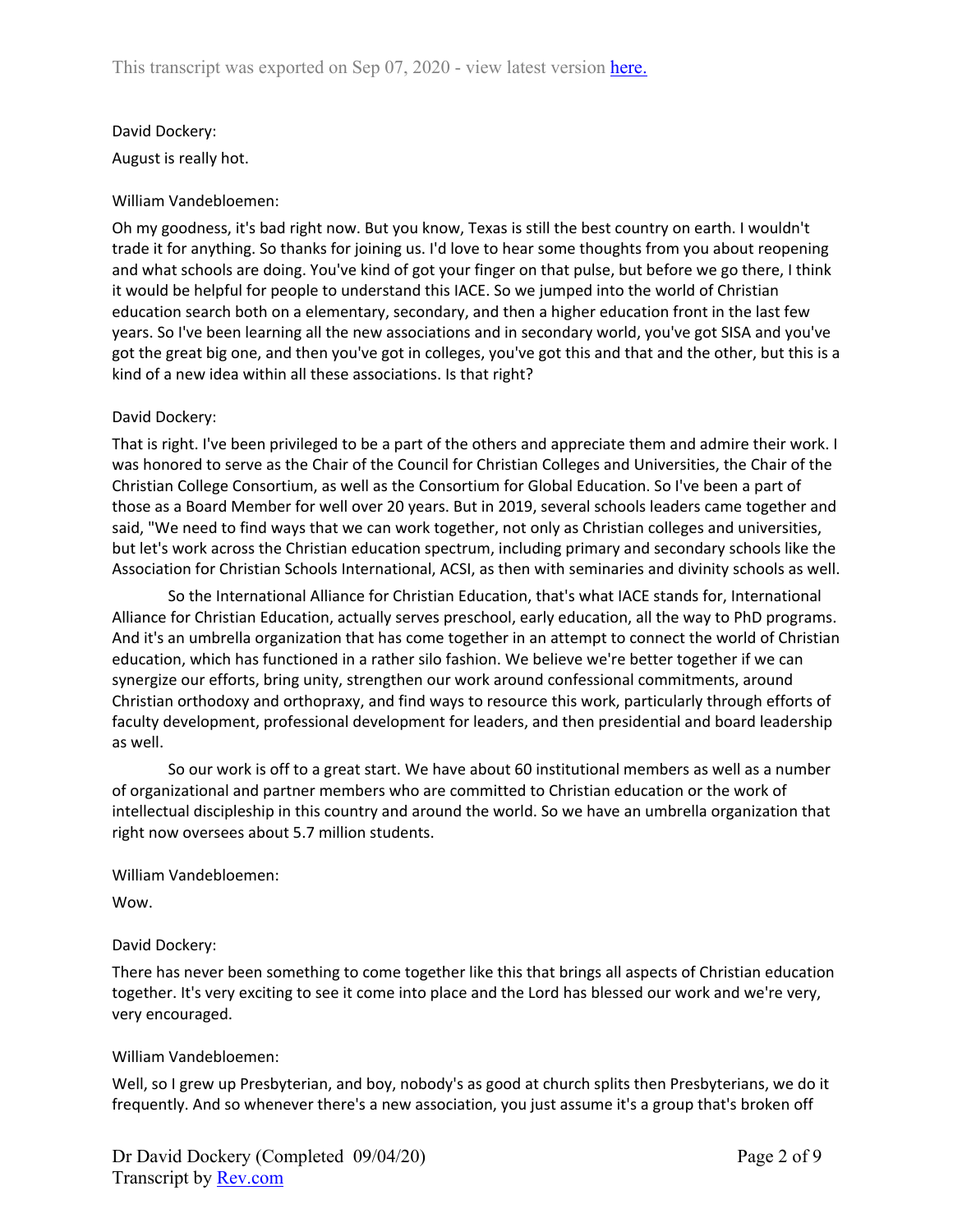from some other group, but this really is a brand new thing. This is no, no, no, no, not this group or that, it's let's get all the disciplines together, which from my selfish perspective is so easy for me to want to be a part of because if I've got a great client that's a Christian high school, they need to be in touch with the best Christian colleges, and the colleges need to be in touch with the best Christian seminaries. And so hearing this integrated approach, it's just a thrilling thing. And to have you running it as the first person to head things up, I think promises to show some really good growth over the years. You all are planning on even having your face to face board meeting in February if we can get the pandemic a little bit under control, is that right?

# David Dockery:

That is right. We had our first initial meeting in Orlando, Florida in February of this year, we had about a hundred institutions and organizations represented, including some of our international partners who came from areas across the global south. It is institutions that are serious about distinctive Christian education. And we believe that if we hook arms together, and the key word in our name is alliance, can create this network, this Alliance, we'll be together than trying to do things in isolated ways.

## William Vandebloemen:

And it's an alliance, not just a Baptists or Presbyterians. I mean, when you say confessional standards, that that doesn't mean one form or expression of Christianity, right?

# David Dockery:

Our two foundational documents are one, a commitment to the Nicene Creed, which is the confession of faith adopted by more Christians than any other statement. It traces its roots back to the Fourth Century. It emphasizes our commitment to a Trinitarian God as Creator, Revealer, and Redeemer, and to the Lordship of Jesus Christ as fully God and fully a man. And so that serves as our foundational statement.

And then secondarily is our commitment to the Lausanne Covenant, which represents our international and global commitments. It was a statement put together by leaders like Billy Graham and John Stott about three decades ago and is adopted broadly across the evangelical community with strong commitments to the truthfulness of the Bible, the uniqueness of the gospel, and the importance of living out the Great Commandment and the Great Commission. Those things bind us together. And so we have multiple denominations are represented in our alliance and some nondenominational entities as well. So it is a broad group within a larger picture of Protestantism with the opportunities for some others to join in even as affiliate members.

## William Vandebloemen:

That's great. As I look at your career just as an amateur of knowing what you've done. It looks like, when you went to Union, it grew quite a bit while you were there. Correct?

## David Dockery:

My first year, our enrollment was about a little over 1900. My last year was a little over 4,300. So we more than doubled enrollment, more than doubled our assets, more than tripled the land value, and budget almost quadrupled.

William Vandebloemen: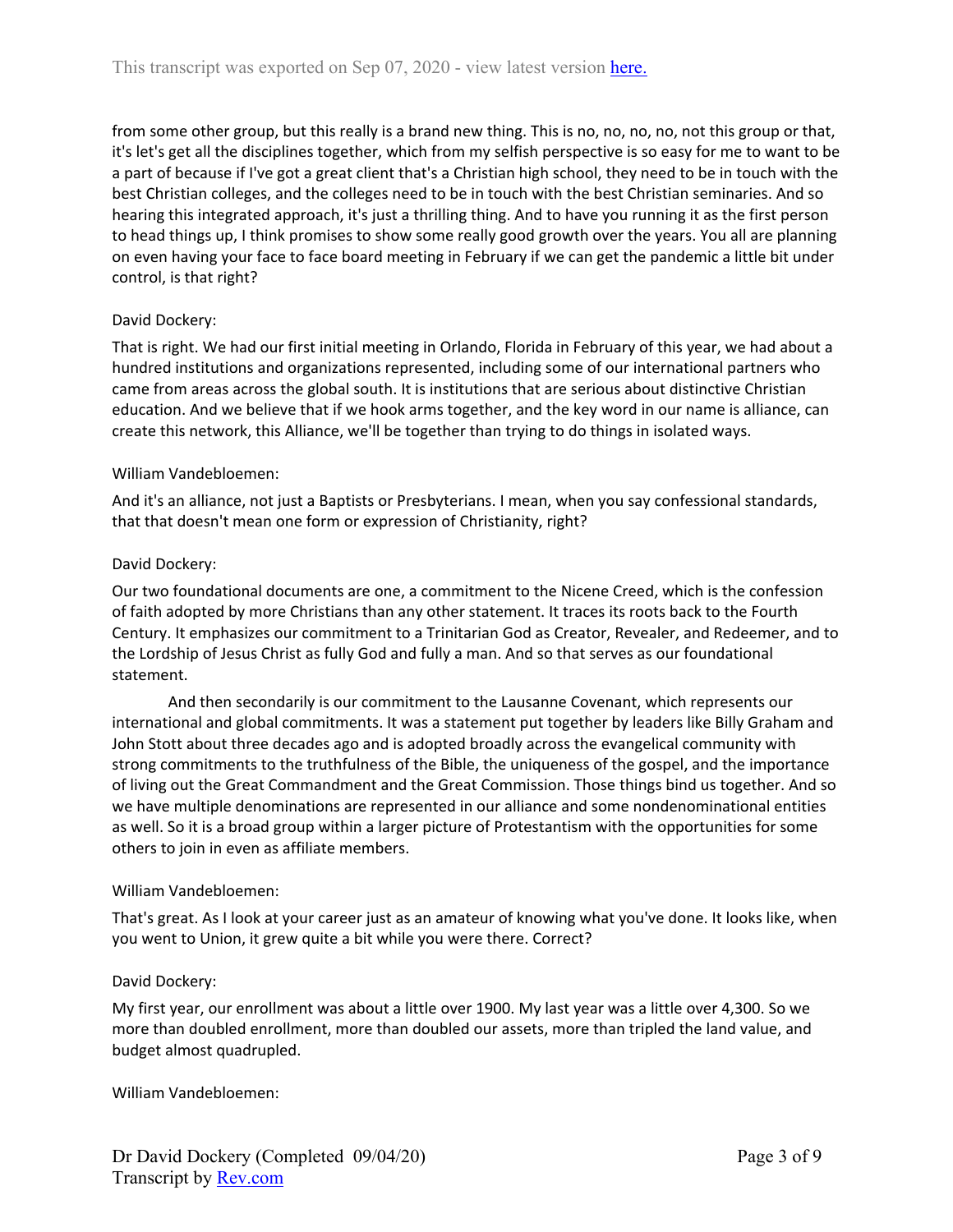And that's during a time when Christian higher education was not growing at that rate, correct?

### David Dockery:

Not at that rate at all. So I was there from 1995 to 2014. So that included some pretty lean years after the financial meltdown in 2008, but by God's grace we had 16 straight years of enrollment increase from 1998 to 2013.

#### William Vandebloemen:

So I'm framing this up so people who don't know you will realize you know how to grow things when things aren't growing. So what in the world do you do if you're trying to make sense of school during this pandemic? I'd love to hear, you've got your finger on the pulse of all levels of education. So I'd love to hear what are you hearing about schools opening with children, and then let's talk about universities for a minute. And what, if any, new pivots, to use an overused word, are going to stay and what aren't?

David Dockery:

Yeah.

William Vandebloemen:

So talk to me about those things.

#### David Dockery:

Right. Well, the reports that we are receiving, most schools are trying to start this week. They're quite varied. Surprisingly and encouragingly a number of schools, and a number of schools in various regions are up. We've seen enrollment up as much as 10% in some areas. And we're very excited about that.

#### William Vandebloemen:

Now, I'm going to interrupt you, is that because people are upset with the current public school options that they have so they're opting to go into private, and by default then Christian, or is it a more distinct decision to be in a Christian environment?

#### David Dockery:

I think it's the second. I think we'll know more the reasons for it when we're able to say the full enrollment picture, which probably won't be available for another three weeks, it takes about that long to process these things. But just initial reports, we do have some markers of encouragement which I think, frankly, people were not expecting. So we're celebrating that news.

There are some however that are down, and will add to the challenges that Christian education has been facing over the past 10 or 12 years when all enrollment has basically been plateaued or declining. So we'll get a fuller picture, but you asked about the one thing that is probably here to stay is that there seems to be a commitment to hybrid delivery systems, that is to bring people together in person when and where possible, socially distanced, with plexiglass in front of the teacher, covering over chairs about every fourth one, so that only a third of the chairs in a room are available to be used.

So people are very serious about following the right protocols. And I think that that gives confidence in leadership and administration who are willing to do that. But at the same time, it's trying to provide some in person education, there's also this online component, or even a simultaneous kind of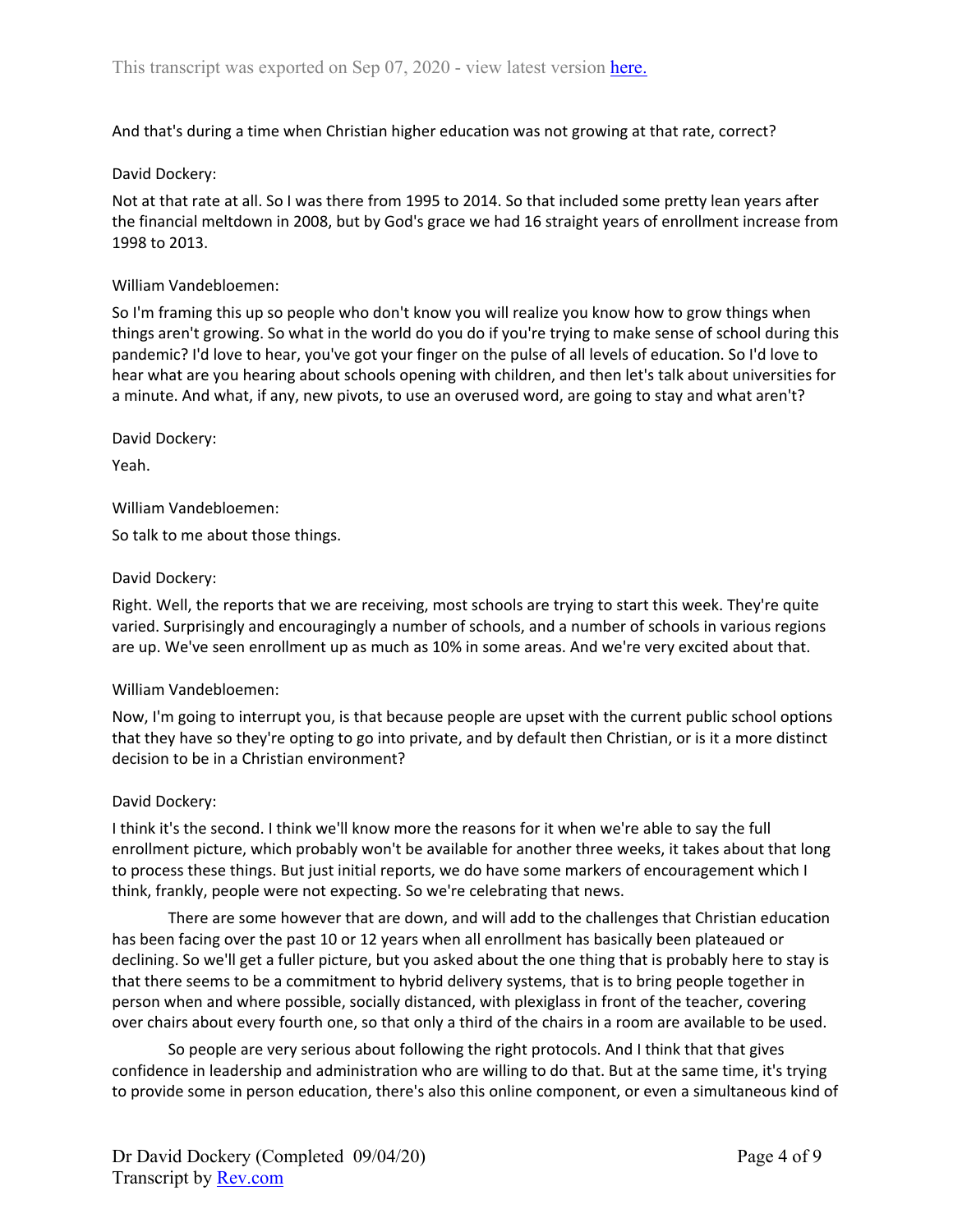Zoom communication, like we're doing right here, that would allow it to extend beyond that classroom and people to participate either voluntarily outside of the classroom because of their concern about the virus or because they're in a location that makes it hard for them to travel at this particular time.

### William Vandebloemen:

What are you seeing of the schools that are doing it right so far, and it's really early, I understand that, but are there common markers of whether it's a president of a university or a chancellor or a head of school, or are you seeing common markers of leaders that are doing a good job so that people could kind of take notes and learn from the best?

#### David Dockery:

Yes. On the IACE website, IACE.education, not just edu, but spell out the whole word, IACE.education. Go to the COVID-19 resources page. And there we have a listing of how our member schools are responding and some, they've spent hours and hours, days and days and days, preparing multiple scenarios to be prepared for the different kinds of options that were needed. And it's showing up right now. The work that they have done over the summer is paying off. And so I think it's a tribute to leadership that is careful in their planning, committed to details, prepared for multiple scenarios. And they've done a wonderful job of communicating those plans, which gives people a sense of confidence and trust in what they're doing.

#### William Vandebloemen:

Well, I'm a parent, we have a 100 children, but three of them are in private education that's Christian based. And it's been so interesting. Our freshman in high school is in a school that has four schedules, and they've built, they were ahead of everybody on the virtual thing this last spring, enough so that NBC News actually came and interviewed and did a big feature on them.

David Dockery:

Wow.

#### William Vandebloemen:

Yeah, yeah. Lester Holt, the whole thing. But for this fall, they have four schedules that we can float in and out of, which I've not even thought about, but one, being the most normal, like it used to be, and four being totally virtual, and then other options like you're here this many days, but having the here are the four schedules and here's the varied plan and then communicating that well to the parents has made a huge difference for me. And we have one in a Christian college right now. We have a Baylor Bear, and Linda, is it Livingstone? Is that right?

David Dockery:

Right. She's the president. Yes.

#### William Vandebloemen:

I don't know her. I don't know how to grade her professionally as a university president, but she has done a marvelous job in communicating to us as parents.

David Dockery: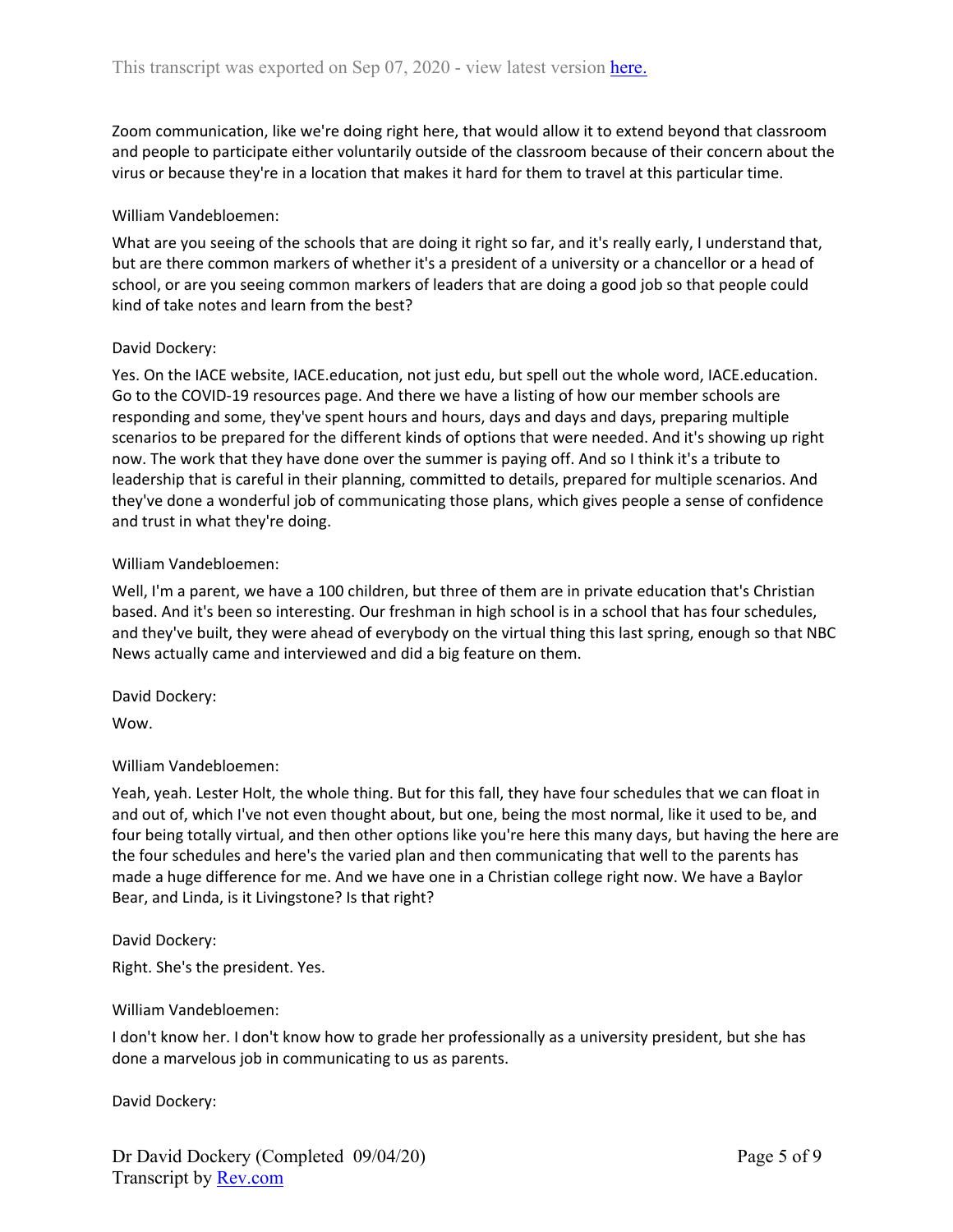Her communication is excellent. Yes, indeed.

## William Vandebloemen:

It is off the charts. I get an email every day for the last two or three weeks with a feature. I got a whole email about all the new hand sanitizer stations that were put up all over the university and where they are, and it's from her. And then the next day, "Well, we're going to feature this that we've done. We're going to feature this that we've done." It's almost like, "Oh my goodness. If I have to hear one more thing Baylor's doing, I'm going to lose my mind." And that's exactly the right kind of complaint to have during all of this. So I think that communication piece I'm seeing.

## David Dockery:

Yeah. The communication piece is so important right now. And the anxiety is very high, and communication is the way to address that. But schools have done I think a great job of preparing to let students return where possible. Some of our schools on the West Coast have decided to be totally online. And they'd follow the larger public institutions in doing so, but creating these hybrid opportunities, protecting students and professors in classroom, creating some socially distanced opportunities in the student area, in the cafeteria, making sure there's plenty of hands sanitizer, making sure that there's extra staff working around the clock so the restrooms are cleaned regularly and disinfected and doing the best to address these matters and give some kind of normalcy so that education can go forth. And in our cases, I hope not just education in general, but serious, Christcentered education, that is grounded in a Christian worldview conviction.

# William Vandebloemen:

I wonder as you think through how a university, particularly on the higher education side starts to think about next year. So there are two things that would go through my mind. One, how do I recruit? And what best practices are you seeing out there that would be like, 'Golly, how are we going to talk people into sending their kid here now?" Are you seeing strategies start to emerge around that? Because recruiting starts now for the next year, right?

## David Dockery:

It never stops. As soon as you unpack one freshman class, you are immediately beginning to work on the freshman class for the following year. And so I think people are creating extra communication on their websites so that people know what their plans are going to be. I think everybody, without being naive, hoping and praying that by the summer of 2021 there's the possibility of a vaccine and some therapy so that it'll be further along a year from now on those matters. And even some kind of herd immunity that might have spread by that time that may move us back to some closer level of what we might call a new normal. I don't think we'll see the old practices in place by the fall of 2021. I think that will be too soon. So we'll still be doing some hybrid kind of delivery systems and continuing to create safe campuses, with the hope that we can enhance community along the way and the socially distanced part can allow people to come together because many schools are going without special student programs, without chapel, without special lectureships, and things that really augment an education and make it quite special. So kind of a minimalist approach offering classes and trying to serve students in the best way possible.

## William Vandebloemen: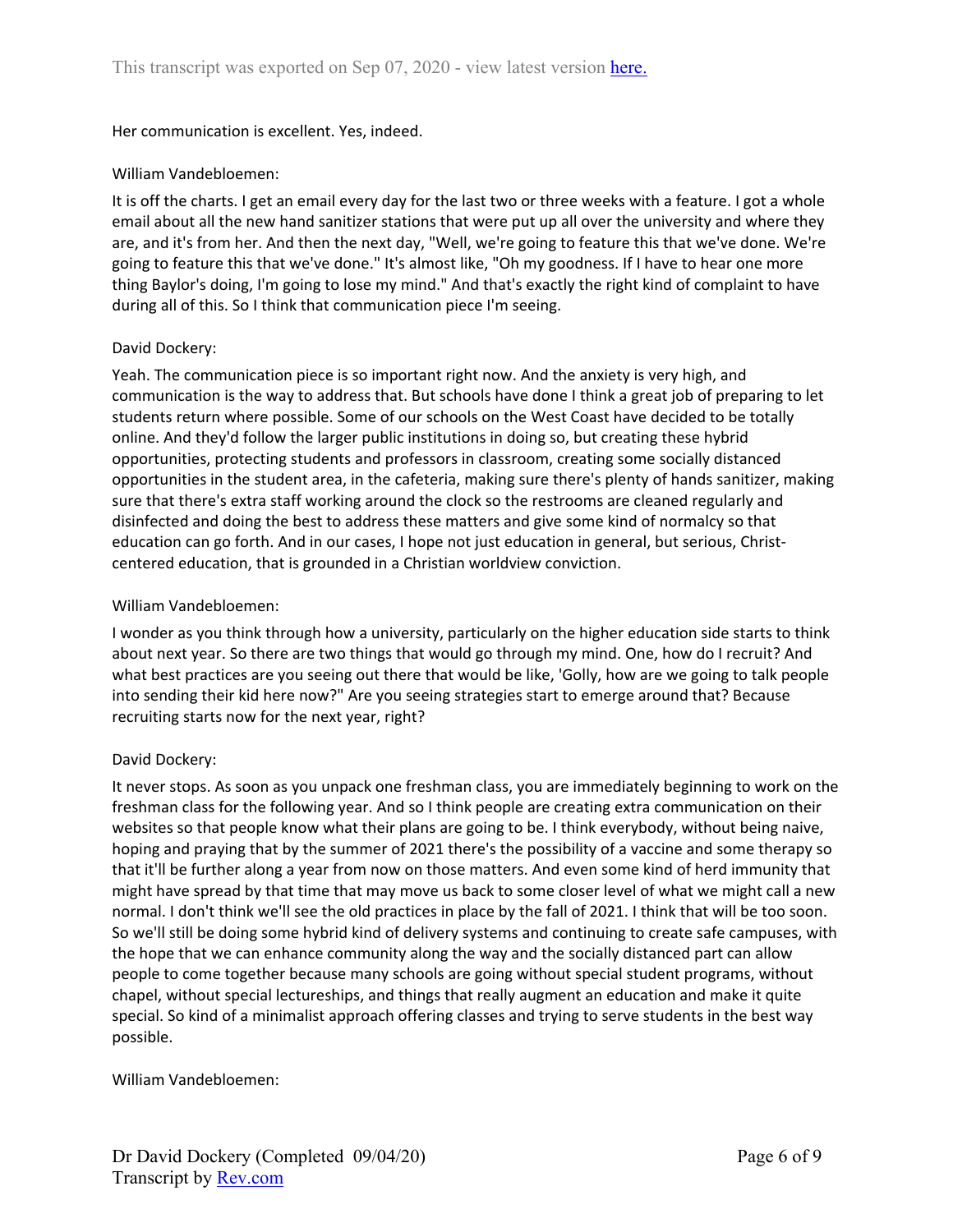Well, it seems like if you're a recruiter or a principal or an administrator or any, any form of the administrative side, it looks to me like, and this is a overly generalistic observation, but it seems to me like you had schools either moving toward the University of Phoenix model or toward more ivory tower, one or the other. And now I think everybody's going to have to live in a both and world for quite a while, and maybe just for good. We're starting to see that's requiring a different kind of leader, a different kind of thinking. Is that a fair assessment? Are you seeing changes in the way leaders are having to be recruited for this new normal?

# David Dockery:

I think that is the case. I think Boards have to think about what they want their schools to look like, how schools are going to work together in the future. I think there'll be more collaboration, less competition, finding ways to support each other, looking for common causes and looking for leaders who believe in those things while still being able to lead a particular institution or organization. It's a time to create a unity and synergy. That's what's going to be needed to navigate our way through these challenging times.

## William Vandebloemen:

Well, and it seems like a time to hire differently. Now, I sound like all I've got's a hammer so everything looks like a nail, but there's a need now for an agility among employees, team members, leaders, to be able to shift from this to that, and I don't want to sound critical, but I don't know that any form of higher education has ever been known for exceeding agility.

## David Dockery:

No, that's not our practice. We move slowly. We have old business models that pretty much are worn out. And then one of the things, many of us knew those business models needed to be changed, so if anything good is come out of this pandemic, it is helping us look at those business models and kind of put them aside and say, "How do we recreate this movement?"

## William Vandebloemen:

There've been some good accelerations through this. And it's funny, we started our search work on the church side, and you would think the church is slower to change, but it's actually a little faster than you'd think. And over the last 20, 30 years they've been working on multi-site and on internet campuses and on delivery of services online at a faster clip. So we've been looking for that kind of leader for a while, and it's going to be fun to see how that transfers over into our education practice when schools start to look for the same skill sets that we've seen in some of the more innovative churches over the last 20, 30 years.

## David Dockery:

I think you'll see some skills that'll really start to prepare well for professional programming and to serve some niche areas, nonprofit leadership areas, philanthropy opportunities. We've got this wealth transfer that's forthcoming over the next 20 years, people say in the neighborhood of 65, \$68 trillion. If 1% of that could come to Christian higher education, that would be \$680 billion for all of Christian higher education around the globe. But that would be something that would help secure a foundation for a longterm.

William Vandebloemen: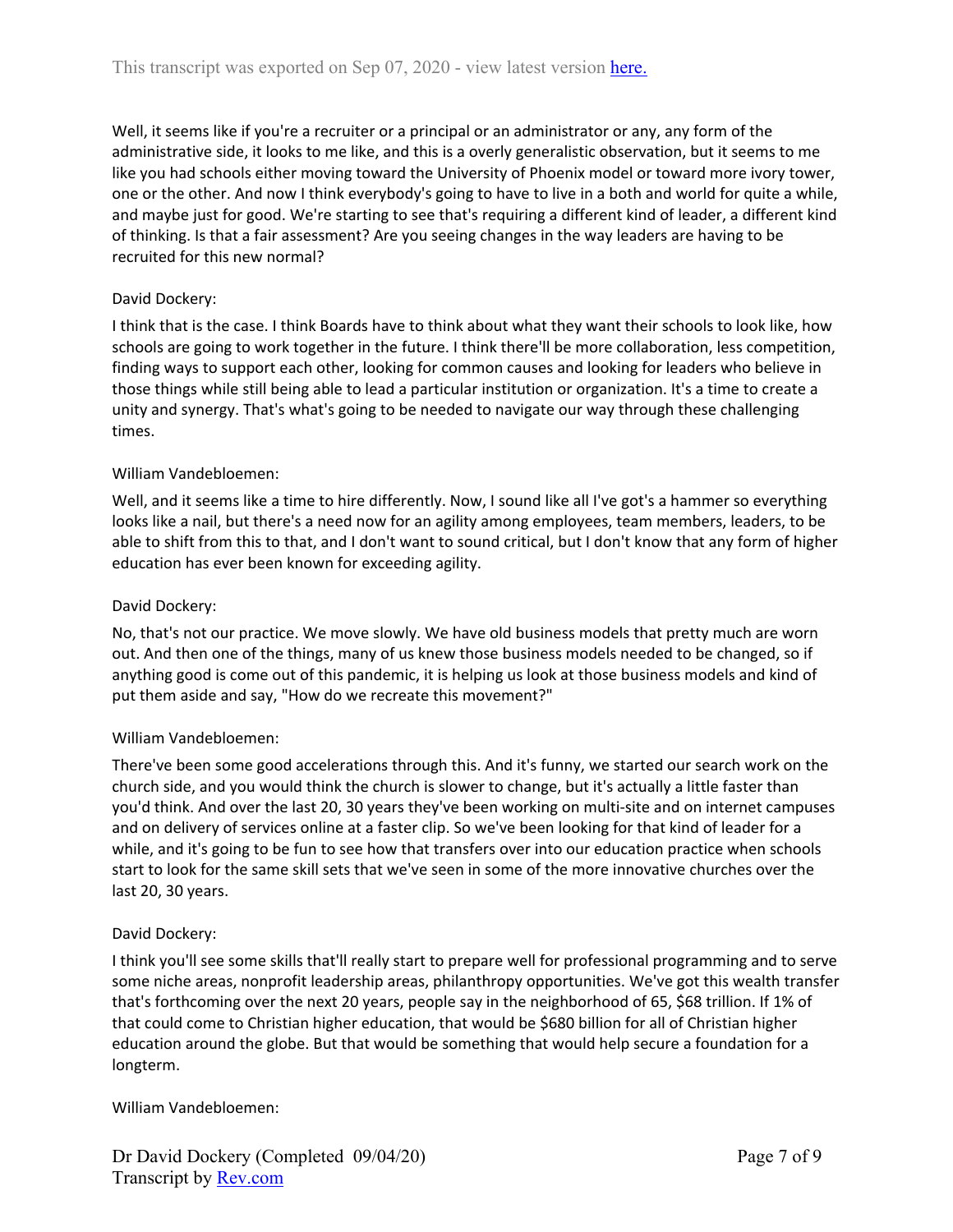Well, I want to know what you're hearing from people who are leading well during this about tuition, because that seems to be one of the questions that parents of people in Christian education are not always the wealthiest parents.

### David Dockery:

Not at all.

### William Vandebloemen:

I mean, they're not the super high income people. It's more of a values decision, not a "I want to outsource my kid to this or that." And I know a lot of parents have to be asking, "You just aren't delivering what we thought we were paying for. Should we have to pay this much?" So at the same time, I know salaries are what they are and you can't change. So what are the right answers you're hearing from leaders when they're getting questions about tuition?

#### David Dockery:

Well, the personnel is a very important aspect. You can't do education without faculty. I mean, when you boil it all down, the education is what happens, the magic that takes place between a teacher and students. So investing in faculty is very, very important. And in this third decade of the 21st century, technology has to be present to support that. So those are two big costs that aren't going away. So what leaders have to find are ways to create efficiencies with that will not affect quality in a negative way, to realize that we've hit the price point on tuition. We can't go any higher. If anything, we need to backtrack on some of it and reposition the pricing, and make sure that if they're going to provide financial aid is the right kind of financial aid.

## William Vandebloemen:

Well, David, if you had thoughts or wisdom to offer anybody in leadership over Christian schools right now as it pertains to this pandemic year, what are some parting words that you'd offer?

## David Dockery:

Well, I'd begin and end probably at the same place and realize that while it does require exceptional human effort, we are dependent upon God, and we start there, realizing that apart from Him, we can do nothing. That we are dependent upon His faithfulness during this time. And that gives us a sense of hope that we need to communicate to those around us, those with whom we serve and our students as well. That sense of hope I pray would create a sense of resilience for people to be able to continue to move through these challenges.

In some ways we need to learn from Christians who'd gone before us. We've not known much about pestilence and plagues and persecution, and this is certainly not what some around the global South experience now and what Christians in the past have experienced. But it is something that is very real. And we learn from those who've gone before us. We stand on their shoulders. We get better vision by doing so. And so I think dependence on the faithfulness of God, creating a sense of hope, creating a mindset of resilience, communicate well, and hold hands, create synergy and collaboration where possible, and by God's grace, we'll be able to take some steps forward together.

## William Vandebloemen:

I agree with everything you said except hold hands.